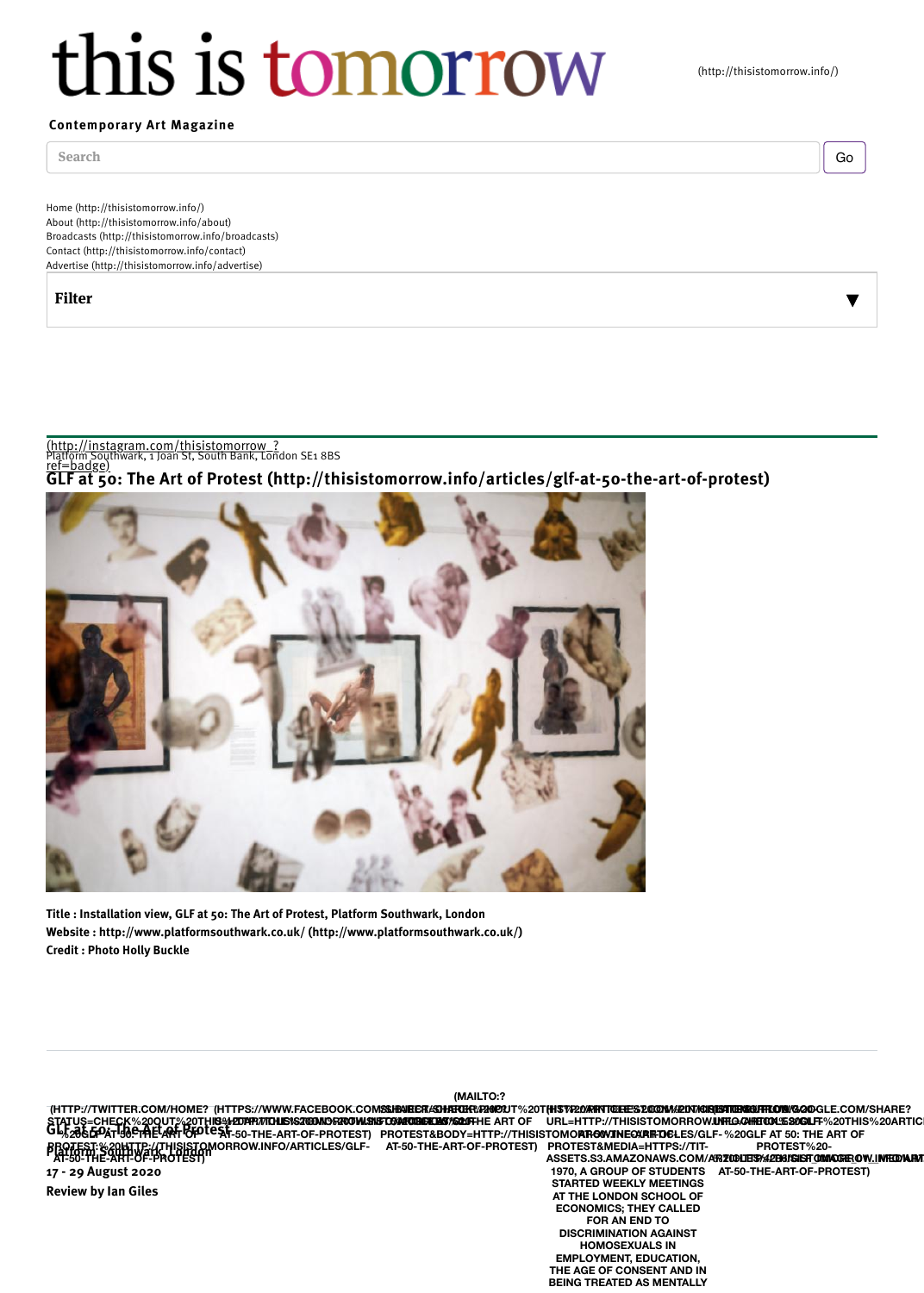institutional artists, rather they are flares in the once darkness. Raw and clear, the male nudes are objectified, but you understand that both the models and the artists are in cahoots and these are works of mutual celebration rather than one-sided longing. They are by and of men who confidently and absolutely loved other men and were happy to show it. It's largely thanks to the GLF that such unabashed visual celebrations of queer desire don't feel at all radical to the contemporary viewer.

The gallery space is divided up by transparent shower curtains that brilliantly queers and reframes the display of works by the mainly Sunday-painters. These plastic screens are playfully collaged with hand-pasted digital images of Greeks, gays and overripe frui[t.](http://pinterest.com/pin/create/button/?url=http://thisistomorrow.info/articles/glf-at-50-the-art-of-protest&media=https://tit-assets.s3.amazonaws.com/articles/4286/glf_image_01__medium.jpg&description=In%201970,%20a%20group%20of%20students%20started%20weekly%20meetings%20at%20the%20London%20School%20of%20Economics;%20they%20called%20for%20an%20end%20to%20discrimination%20against%20homosexuals%20in%20employment,%20education,%20the%20age%20of%20consent%20and%20in%20being%20treated%20as%20mentally%20unwell.%20Celebrating%2050%20years%20of%20activism,%20radical%20protest%20and%20positive%20queerness%20%E2%80%98GLF%20at%2050:%20The%20Art%20of%20Protest%E2%80%99%20at%20Platform%20Southwark%20is%20part%20of%20a%20sprinkling%20of%20events%20marking%20half%20a%20century%20of%20the%20Gay%20Liberation%20Front%20(GLF)%20and%20their%20core%20assertion%20that%20%E2%80%98Gay%20is%20Good%E2%80%99.%20Their%20manifesto%20(republished%20for%20this%20exhibition)%20was%20a%20seminal%20clarion%20call%20for%20equality.%20Review%20by%20Ian%20Giles) What started as a necessary DIY solution to visitor safety during the present pandemic becomes a humorous reminder that being gay is as ancient as the Greeks. Made by Associate Curator Lily Cheetah, the intervention adds a punk pop and through its newness links the actions of the founding GLF members to the contemporary queers who proudly honour and carry on their work.

The second room (which will host concurrent events) includes recent home-made GLF banners and slogan-based flyers produced by Eden Topall-Rabanes and Jenny Boat which curator Dan de la Motte began noticing and collecting during lockdown. Block printed letters call out 'If Your Queerness Isn't Anti-Racist You Aren't Queer', 'Self Love' and 'People Are Worth More Than Capitalism!'. These graphic posters remind us that there are still plenty of intersectional issues to wrestle with, work through and develop. As with many socialist movements, the GLF always backed and marched for more causes than just their own. There are lots of different ways to be gay and thanks to the work of the GLF the last 50 years has seen hugely positive steps towards genuine equality. Now it's time to liberate the 70 countries around the world that still criminalise same-sex relationships because – as the collective work of the GLF can attest  $-$  it's good to be gay!

## Published on 24 August 2020

## Related Articles